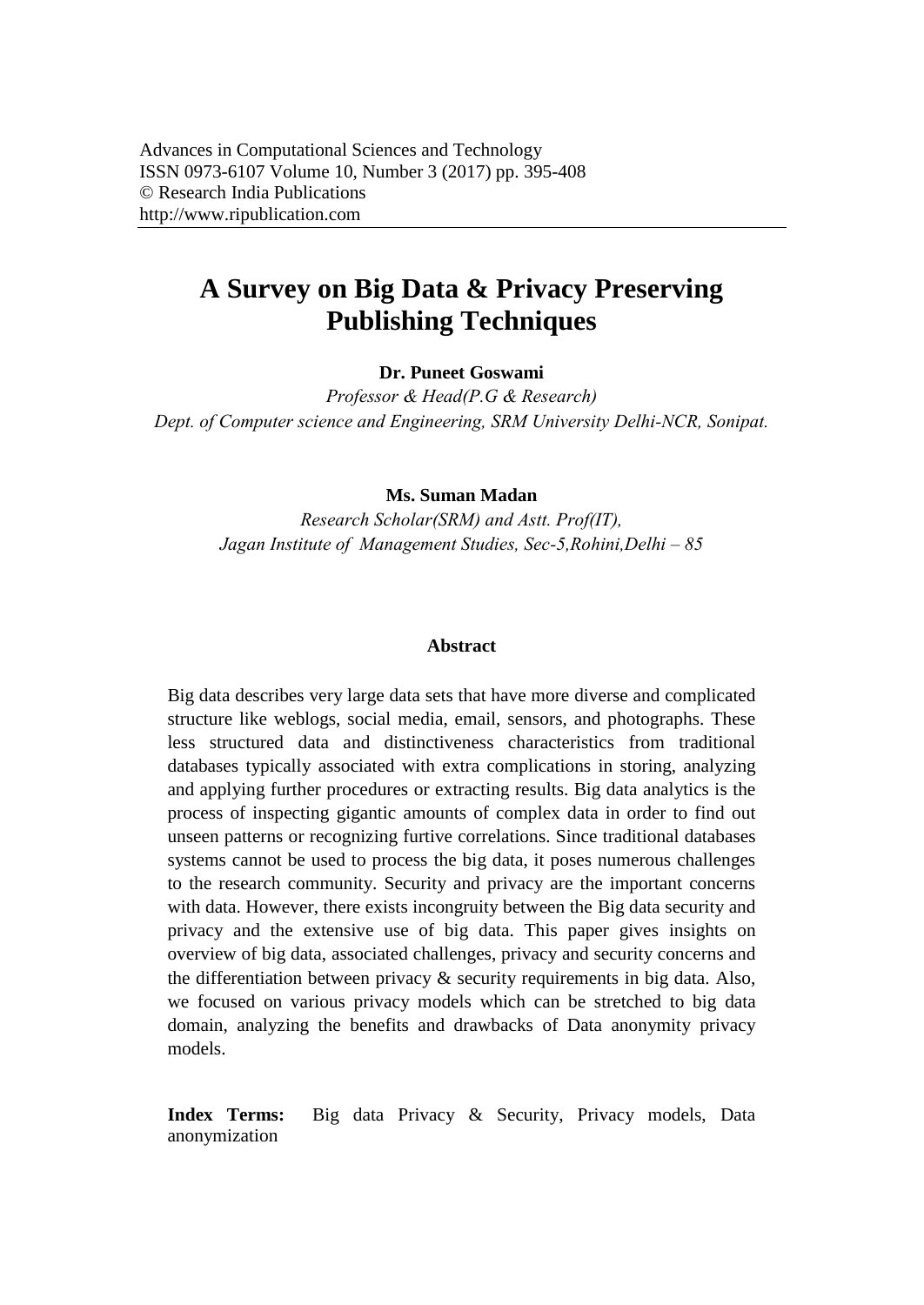### **1. INTRODUCTION**

Big data refers to pool of large datasets which cannot be processed using traditional computing techniques. Big data is not simply a data but it involves the data generated by variety of gadgets or devices or applications. For example: Black Box Data of planes and helicopters that captures voices of crew, various recordings of microphones, performance information etc., Social Media Data that holds information and views of people around the world, Stock Exchange Data that keeps customer decisions related to buying and selling information of different companies, Power Grid Data which holds information about consumption of different power grid nodes, Transport Data includes data related to vehicle's model, its capacity, distance and availability, Search Engine Data and many more.

The term "BIG DATA" was given by Roger Magoulas from O'Reilly media in 2005[1]. According to him, the gigantic size, complexness and wide range of data sets, it is almost becoming insoluble to handle and manage through traditional data analytical tools. Big data analytics is about joining trusted, internal information with new data types to create value bringing new source of unstructured info to existing core data to create insight about the information that is already existing but we never used it like Email, Blog, Stock Market, Sensors, Mobile Phone GPS etc. Big data analytics has the capacity to process any variety, volume and velocity of information and to derive an insight into data [2]. Various studies later highlighted that the definition of 3V's is not sufficient to describe the current big data scenario. Thus, veracity, validity, value, variability, venue, vocabulary, and vagueness were added to make some complement explanation of big data [3]. The main point in big data is data diversity, i.e., data may contain text, audio, image, or video etc. Big data integration can be used to construct systems that integrate structured, semi-structured and unstructured information from the published data. However, the major concern in data publishing is the privacy constraints. Privacy is a term associated to the right of individuals to control the visibility of their personal information to others. The standard method of data sharing focuses on removing personally recognizing information from the dataset that is published. But this method does not prevent linkage attacks. Many anonymization methods like *k*-anonymity have been proposed for privacy preserving data sharing.

# **2. BIG DATA CHARACTERISTICS**

Doug Laney, an analyst for Gartner, had explained that the big data comprises of three dimensions: high volume, high velocity and high variety. However, there are other "Vs" that help in appreciating the real essence of big data and its effects [4]. The 7V's of big data are explained as follows:

1. *Volume:* The big data is enormous and continuously increasing volume in this digital world is due to the Internet of Things having sensors all over the world in all devices creating data every second. By 2020, it will be almost 50 times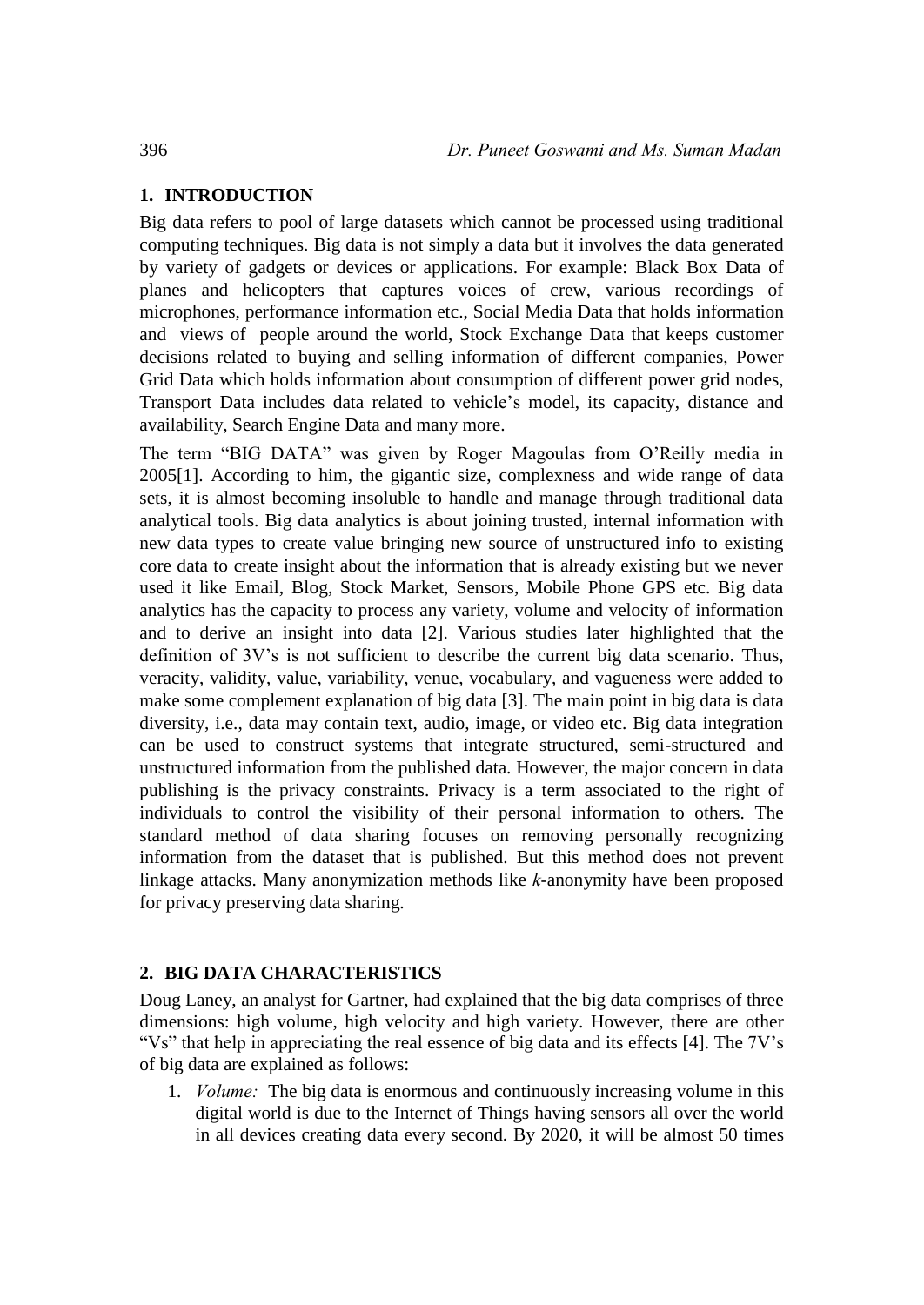more than the data we had in 2012. The enormous amount of data in social networks is due to the image, video, music and text data that is uploaded by different users, thus the era of a trillion sensors there.

- 2. *Velocity:* The velocity means speed at which the data is created, stored, analyzed and visualized. In this current scenario of big data, data is produced in almost real-time. With technological advancements, almost all devices and machines- wireless or wired transmit their data the moment it is created. The speed of data generation is almost inconceivable. Every minute around 100 hours of video on YouTube is uploaded, over 200 million emails are sent, around 20 million photos are viewed and almost 300,000 tweets are sent and almost 2.5 million searches on Google are performed. This forces big challenge on organizations to cope with the enormous speed of data generation and use in real-time.
- 3. *Variety*  In this increasingly digital world, the variety of data generation is unimaginable. To extract the meaningful information from unstructured text, images, audio, video and data from sensors in the IoT world requires everincreasing algorithmic and computational power.
- 4. *Veracity* Veracity means the data is verifiable and truthful. The huge potential of big data is of no use if data analysis is done on inaccurate or incomplete data, especially for automated decision-making, or providing data into an unsupervised machine learning algorithm. The inaccurate data can give catastrophic results. Since the data streams originate from diverse sources in variety of formats with varying signal-to-noise ratios, they may be plentiful accumulated errors that are difficult to sort out when data reaches Big Data analysis stage. Thus cleaning up of data is much required so that the veracity of the final analysis is not degraded.
- 5. *Value*: To justify the investments made on data collection, we should be able to generate some value out of it, may be by using Big Data or on traditional analytics, data warehouse or business intelligence tools. Recommendations given by various sites based on user preferences and click stream data are best examples to outline this critical characteristic of big data.
- 6. *Variability*: This refers to the data whose sense is constantly changing. For example: Natural language processing or sentiment analysis of textual data. Since a single word can have multiple meanings, new meanings are generated and old meanings cast-off over time. Here exists a unique decoding challenge for limitless variability of big data to correctly identify the sense of a word by understanding the context.
- 7. *Visualization*: Once the data is processed, it must be presented in a manner that's readable and accessible- this is where visualization comes in. Techniques should be adopted to represent this enormous volume of data in an efficient manner. One of the best methods is converting it into graphical formats. However, due to the velocity and variety attributes, spreadsheets and/or three-dimensional visualizations are mostly not up to the task. There may be a multitude of spatial and temporal parameters and relationships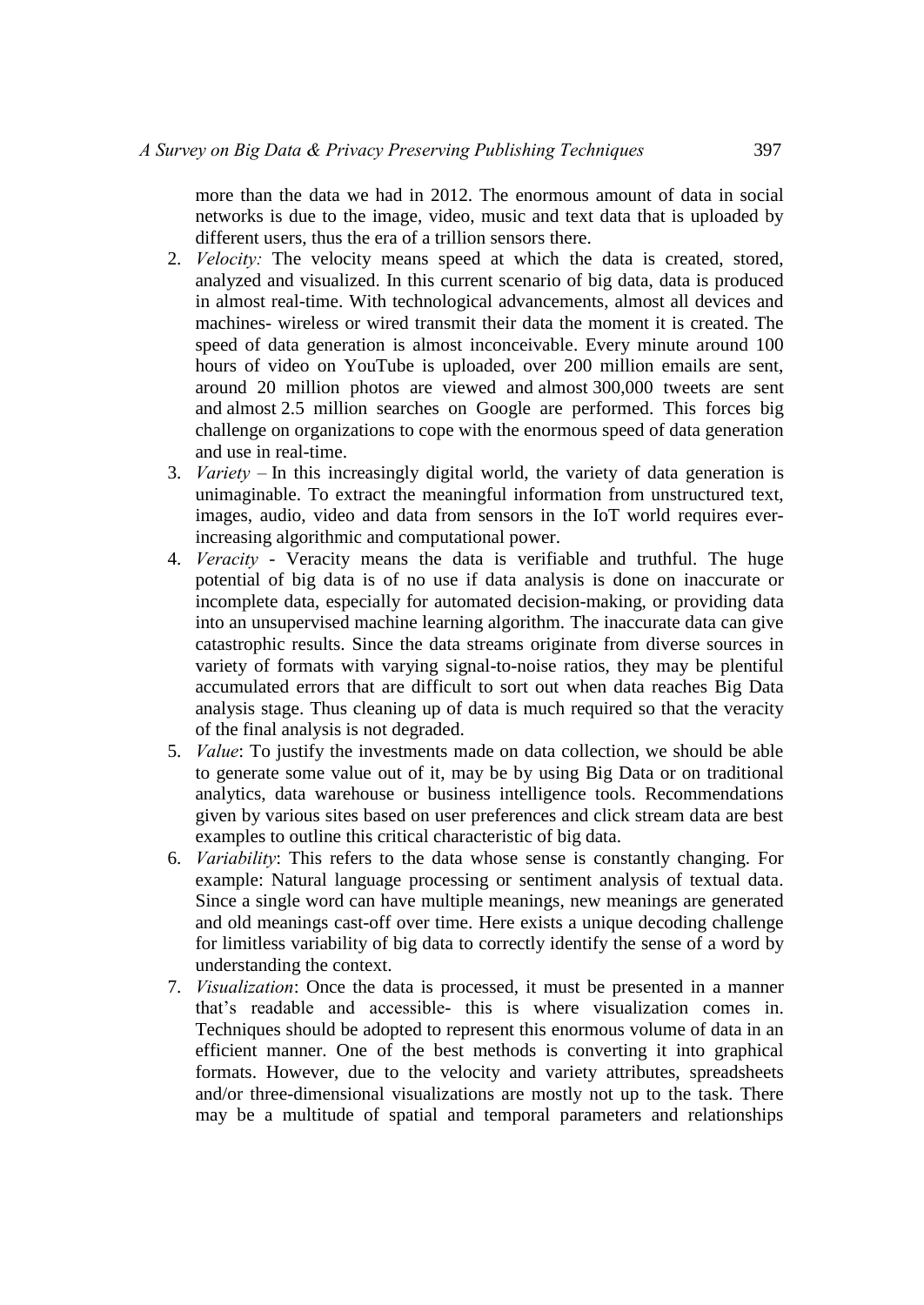between them to condense into visual forms. Dimensionality reduction plays significant role in visualization of massive datasets.

The 3V's i.e. Volume, Velocity and Variety are inherent to Big Data, the other 4 V's i.e. Variability, Veracity, Value and Visualization reflect the gigantic complexity of Big Data regarding who would process, analyze and benefit from it. It does not matter whether one set of V's is Victorious over another set of V's, all of them demand careful consideration and challenge for the researchers.

#### **3. Challenges with Big Data**

Big data sizes are continuously increasing from terabytes in 2012 to nearly 44 zettabytes by the year 2020 in a single data set[14]. To unearth unseen patterns and not known correlations for effective decision making, advanced analytical and visualization techniques of big data are applied to large data sets. The big data analysis involves many distinctive phases that include data acquisition and recording, information extraction and cleaning, data integration, aggregation and representation, query processing, data modeling and analysis and interpretation. Each of these phases introduces challenges. Big data mining challenges includes heterogeneity, complexity, scaling, timeliness and privacy.

#### **3.1 Big data processing Framework**

The big data challenges are majorly categorized in three tier processing framework: big data mining platform (tier 1), big data semantics (tier 2) and big data mining algorithms (tier 3) as shown in figure 1. The Tier II challenges focus on semantics and domain knowledge for different big data applications. Such information can give extra advantages to the data mining process but at the same time technical barriers to the Big Data access (Tier I) and mining algorithms (Tier III) are added [5][6].

#### **Big Data Mining Platform**

The challenges [5] at Tier I focus on data accessing and arithmetic computing procedures as big data are generally spread over different locations and data volumes constantly growing and an effective computing platform will have to take distributed large-scale data storage into consideration for computing. Thus the computing platform should have access to resources - Data and computing processors. For example, all data should be in main memory for data mining algorithms, this pose a technical barrier for big data because moving data across different locations is expensive due to network communication and other IO costs, even though a super large main memory to hold all data for computing is available. Since data scale in big data mining is much more than the capacity of a single personal computer, a typical framework will rely on cluster computers with a high performance computing platform. For data mining task on a large number of clusters or computing nodes, parallel programming tools, such as Map Reduce are deployed. The software component's role is to establish that a single data mining task is split into many small tasks and each small task runs on one or multiple computing nodes.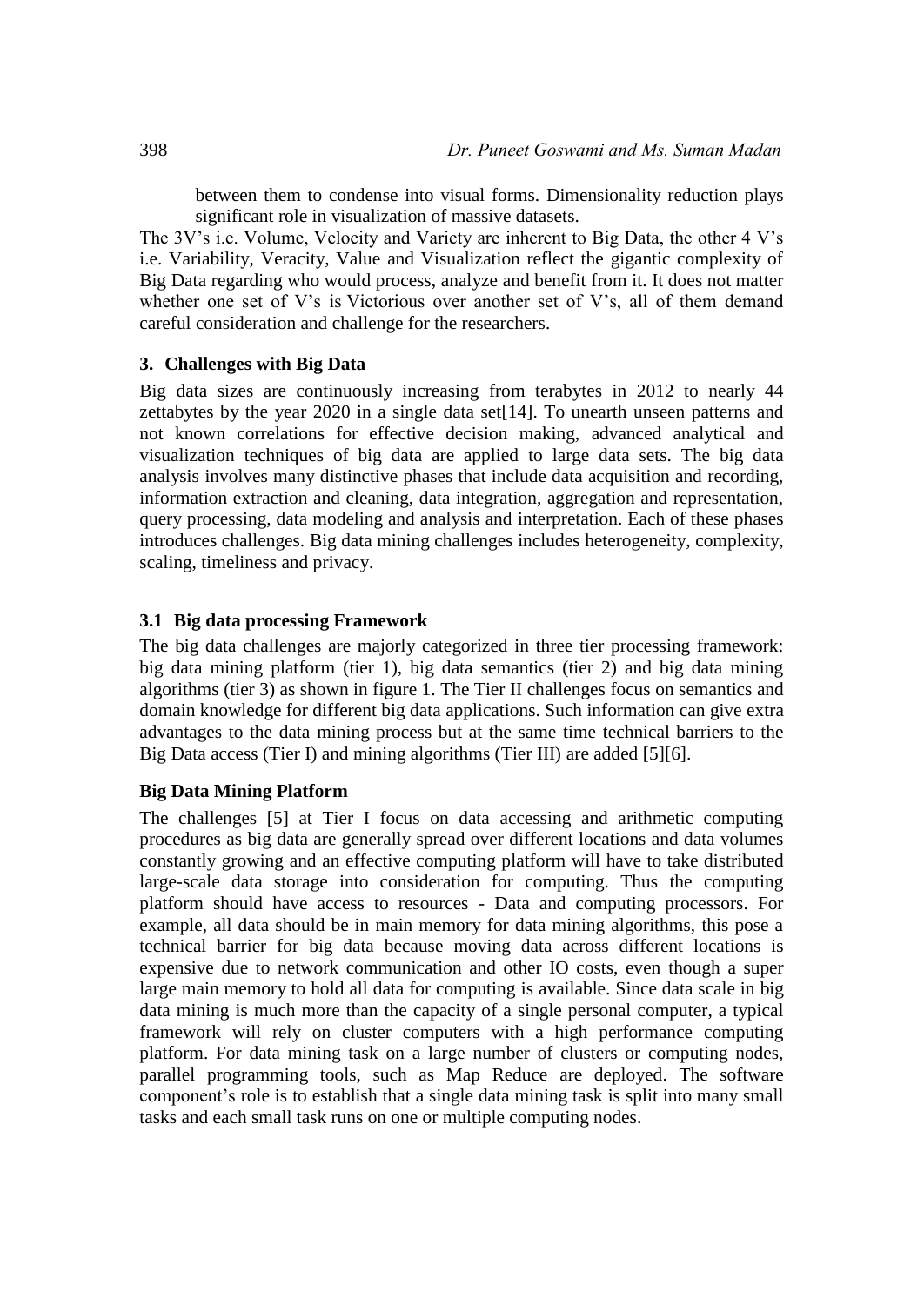

**Figure 1:** Big Data Processing Framework

# **3.1.2 Big Data Semantics**

The Tier II challenges revolve around semantics and domain knowledge for different big data applications. This information not only provides extra benefits to the mining process but also add technical barriers to the Big Data access (Tier I) and mining algorithms (Tier III). The two most important issues at this tier include:

- Data sharing and privacy It deals with data maintenance, its access and sharing issues.
- Domain and application knowledge It deals with the answers about underlying applications and knowledge or patterns users wants to discover from the data.

# **3.1.3 Big Data Mining Algorithms**

The challenges at Tier III concentrate on algorithm designs in dealing with the difficulties arisen due to big data volumes, distributed data distributions, and by complex and dynamic data characteristics. The Tier III contains three stages:

- a) Data fusion techniques are used for pre-processing of sparse, uncertain, incomplete, heterogeneous and multi-source data.
- b) Mining of complex and dynamic data after pre-processing.
- c) Testing the overall knowledge which is gained by local learning and model fusion and giving back relevant information to the pre-processing stage. Then on the basis of feedback, the model and parameters are adjusted.

In the whole process, information sharing is not only a promise of smooth development of each stage, but also a purpose of Big Data processing.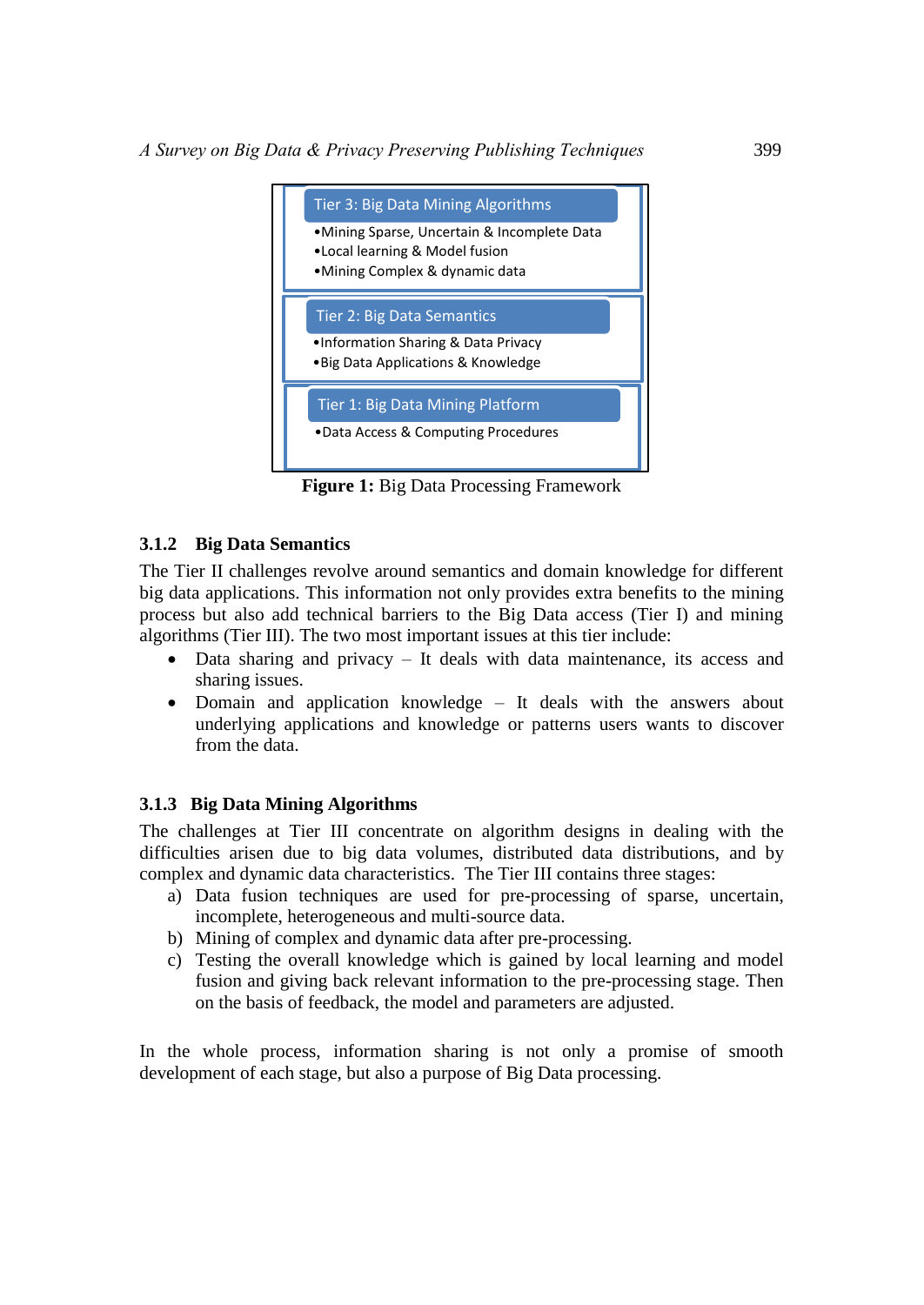# **3.2 Security and Privacy Challenges**

This is the most important and sensitive challenge with big data which comprises of conceptual, technical and legal significance. Cloud Secure Alliance (CSA) has categorized different security and privacy challenges into four different facets of big data ecosystem.(Big Data Working group, CSA, 2013). These facets and their security challenges are categorized as follows:

# **3.2.1 Infrastructure Security**

The distributed computations and data stores must be secured for secured big data systems. For distributed frameworks, the Map Reduce computation model allows parallel computation of data. The major attack avoidance methods focus on security of mappers and the data when an untrusted mapper is present. Trust establishment and MAC guarantee the reliability of mappers. Challenges are:

- a) Having secure computations for the Distributed Programming Frameworks
- b) Best security Practices for Non-Relational Data Stores.

# **3.2.2 Data Privacy**

This challenging area in big data domain focuses on securing the data itself. To do this, privacy preservation is done before information exchange and circulation and the sensitive data must be secured cryptographically. In today's digital world, privacy preserving data mining and sharing are important areas because it provides maximum utility of published dataset without enquiring individual's privacy. Challenges are:

- a) Privacy Preserving Data Mining and Analytics
- b) Cryptographically Enforced Data Centric Security
- c) Granular Access Control

#### **3.2.3 Data Management and Integrity**

For securing the data storage, managing massive datasets need efficient solutions. Granular access control mechanisms inhibit unauthorized users to access data elements. Audit information is however another important characteristic that provides better security by employing query auditing mechanisms. Challenges are:

- a) Secure Data Storage and Transaction Logs
- b) Granular Audits
- c) Data Provenance

#### 3**.2.4 Reactive Security**

It generally includes real-time security monitoring, end point input validation and filtering. Real-time security monitoring is related to checking the big data infrastructure and its applications. Since data is produced enormously, input data validation is a great challenge in big data. Challenges are:

- a) End-point Validation and Filtering
- b) Real Time Security Monitoring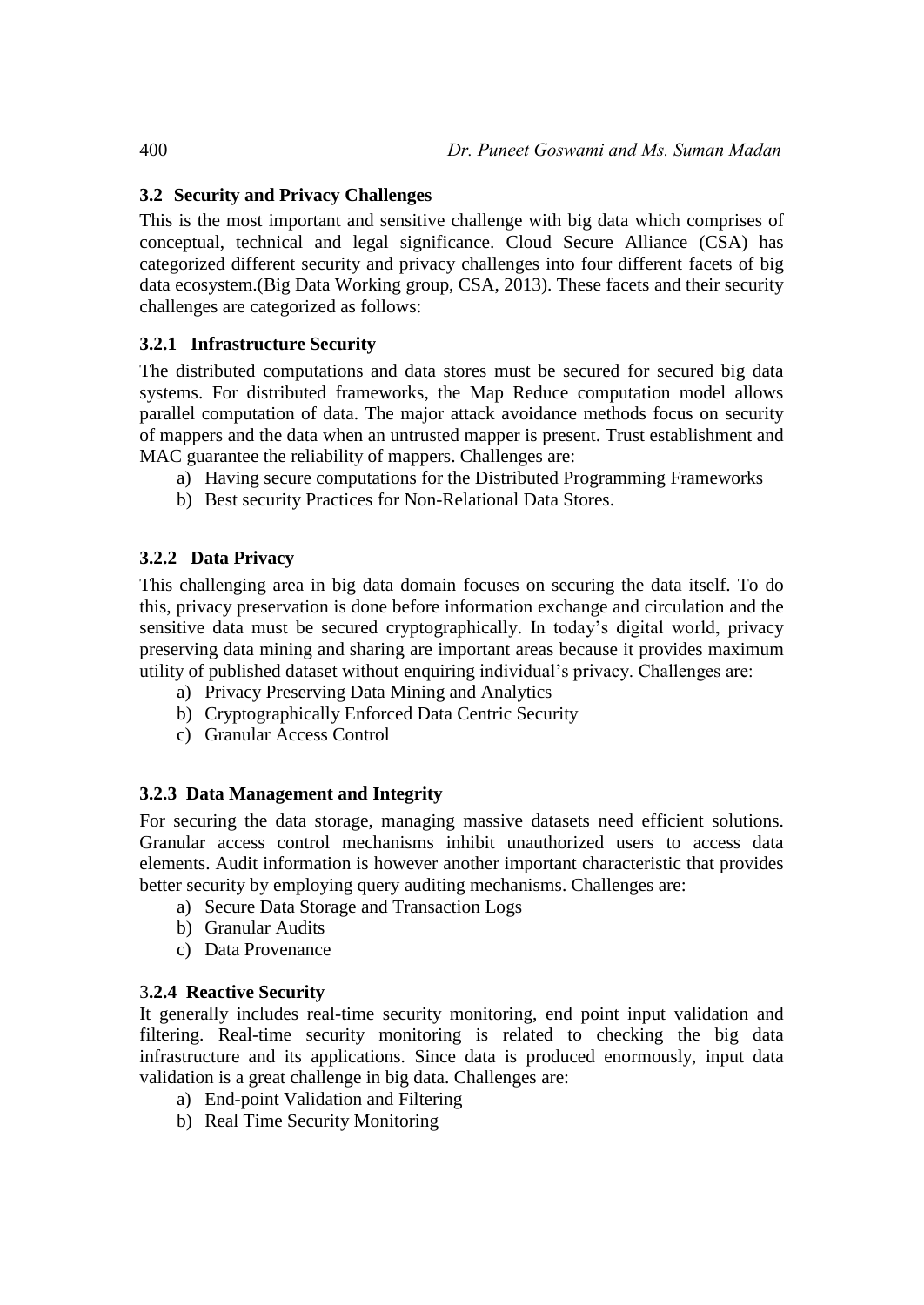These security and privacy challenges cover the entire spectrum of the Big Data lifecycle (Figure 2) i.e. data production source or devices, the data, data processor, storage of data, and data transport and data usage on different devices [13].



**Figure 2:** Security and Privacy challenges in Big Data system (adapted from CSA, 2013)

**3.1**

**3.2**

# **3.3 Difference between Security and Privacy**

Security and Privacy in big data is an important issue. Security focusses on protecting data from pernicious attacks and stealing data for profit [7]. Data privacy focusses on the use and governance of individual's personal data like making policies to ensure that consumers' personal information is being collected, shared and utilized in right ways. Although security is vital for protecting data but it's insufficient for addressing privacy. Table 1 focuses on additional difference between security and privacy.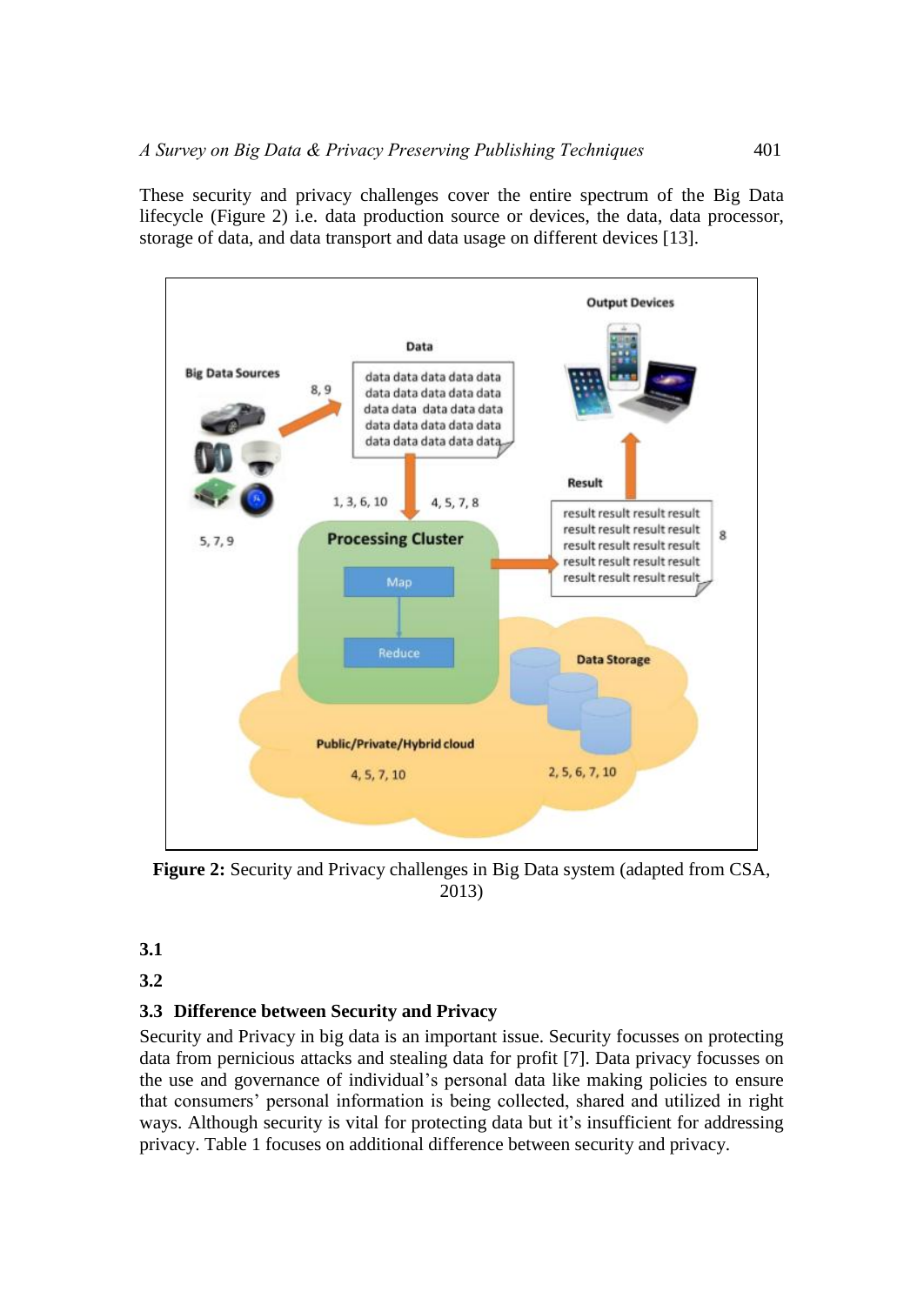| S.No | <b>Security</b>                                                                                                                                                                 | <b>Privacy</b>                                                                                                      |
|------|---------------------------------------------------------------------------------------------------------------------------------------------------------------------------------|---------------------------------------------------------------------------------------------------------------------|
| 1.   | It is the "confidentiality, integrity and<br>availability" of data                                                                                                              | It is the appropriate use of user's<br>information                                                                  |
| 2.   | It may provide for confidentiality or to<br>protect an enterprise                                                                                                               | It concerns with consumer's right to<br>safeguard their information from any<br>other parties                       |
| 3.   | Various techniques like Encryption,<br>Firewall etc. are used in order to<br>prevent data compromise from<br>technology or vulnerabilities in the<br>network of an organization | The organization can't sell its<br>customer/user's information to a<br>third party without prior consent of<br>user |
| 4.   | It offers the ability to be confident that<br>decisions are respected                                                                                                           | It is the ability to decide what<br>information of an individual goes                                               |

**Table 1:** Differentiation between security and privacy

# **4. Privacy preserving data publishing**

Privacy preservation is a major issue for big data mining applications. The Privacy Preserving Data Publishing has two phases: data collection and data publish. In data collection phase, the dataset is collected by data publisher from data owner. Then the raw datasets collected is processed and in the data publishing phase, the processed dataset is sent to data recipient, process shown in figure 3.

| <b>Raw Dataset</b> |  |  | <b>Data Processing Process Processed Dataset</b> |                                               |  |
|--------------------|--|--|--------------------------------------------------|-----------------------------------------------|--|
|                    |  |  |                                                  | Data Owner > Data Publisher > Data Receipient |  |

#### **Figure 3:** PPDP phases

Before a data set is out for other parties, the possibility of identifying sensitive information about individuals is reduced by some privacy-preserving technique. This is called the disclosure-control problem [5][6]. There are two approaches to preserve privacy:

i. *Role based access control:* Restricting access to the data by adding certification or access control to the data entries so sensitive information is accessible to a limited user groups only. Challenge here is that no sensitive information can be misconduct by unauthorized individuals and thus secured certification or access control mechanisms must be designed.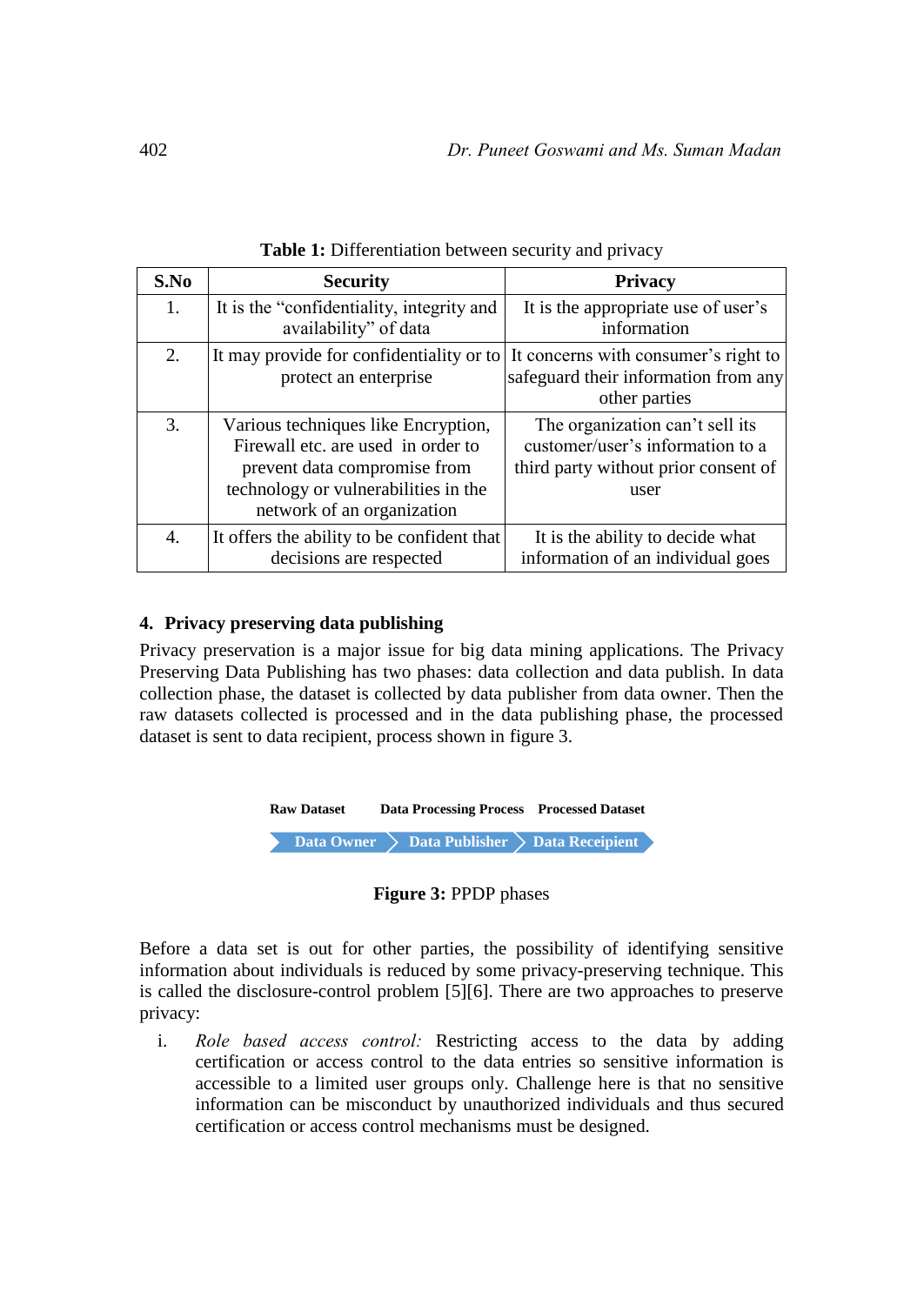ii. *Cryptographic Technique:* Sensitive information fields should be anonymized so that they cannot pinpoint to an individual record. The main challenge is to inject randomness into the data to ensure a number of privacy goals [5].

Various proposals have been designed for privacy preserving of data while publishing. These proposals can be divided into two categories: One is to achieve the privacy preservation by utilizing the methods of probability or statistics in the case of the statistical properties of the final data and classification properties are unchanged, such as clustering, randomization, sampling, cell suppression, data swapping and perturbation have been designed for data publishing. The other is based on Data anonymity model where the frequently used method is using the non-specific information instead of more sensitive and specific information i.e. the generalization of the information. In this paper, focus is on Data anonymization Method.

# **5. DATA ANONYMIZATION**

Anonymization of data removes identifying attributes like aadhar No or names from the database. It is also referred as data de-identification. Table 2 shows base dataset that is to be analyzed for income trends of population. Aadhar card and name can be removed by data collectors. Income tax department may remove income attribute also. The records in the database may be categorized as follows:

- i. *Explicit identifiers* These are the attributes that helps in identifying an individual uniquely. For e.g.: Name, Aadhar No etc.
- ii. *Quasi identifiers* These are the attributes which are harmless but can be combined with other information for identifying an individual from the people's group. For e.g.: gender, age, city etc.
- iii. *Sensitive identifiers* These are the attributes with sensitive value with respect to data owner. This data is generally released and required by researchers. For e.g.: Income in table 2.

Data may look anonymous in data anonymization but major problem is reidentification that may be done effortlessly by combining it to other external data [8]. The data looks anonymous when we remove identifier attribute Aadhar No and Name, as shown in Table 3 but can be linked with external data of to re-identify individuals.

| Aadhar No.   | <b>Name</b> | Age | <b>Gender</b> | <b>City</b> | <b>Income</b> |
|--------------|-------------|-----|---------------|-------------|---------------|
| 765423458976 | Raman       | 24  | Male          | Delhi       | 2,00,000      |
| 567812356521 | Harish      | 27  | Male          | Delhi       | 1,50,000      |
| 723415437895 | Zaika       | 24  | Female        | Gurugram    | 20,000        |
| 654398761234 | Salman      | 36  | Male          | Delhi       | 36,500        |
| 456712369823 | Priyanka    | 36  | Female        | Noida       | 45,000        |

**Table 2:** Base Dataset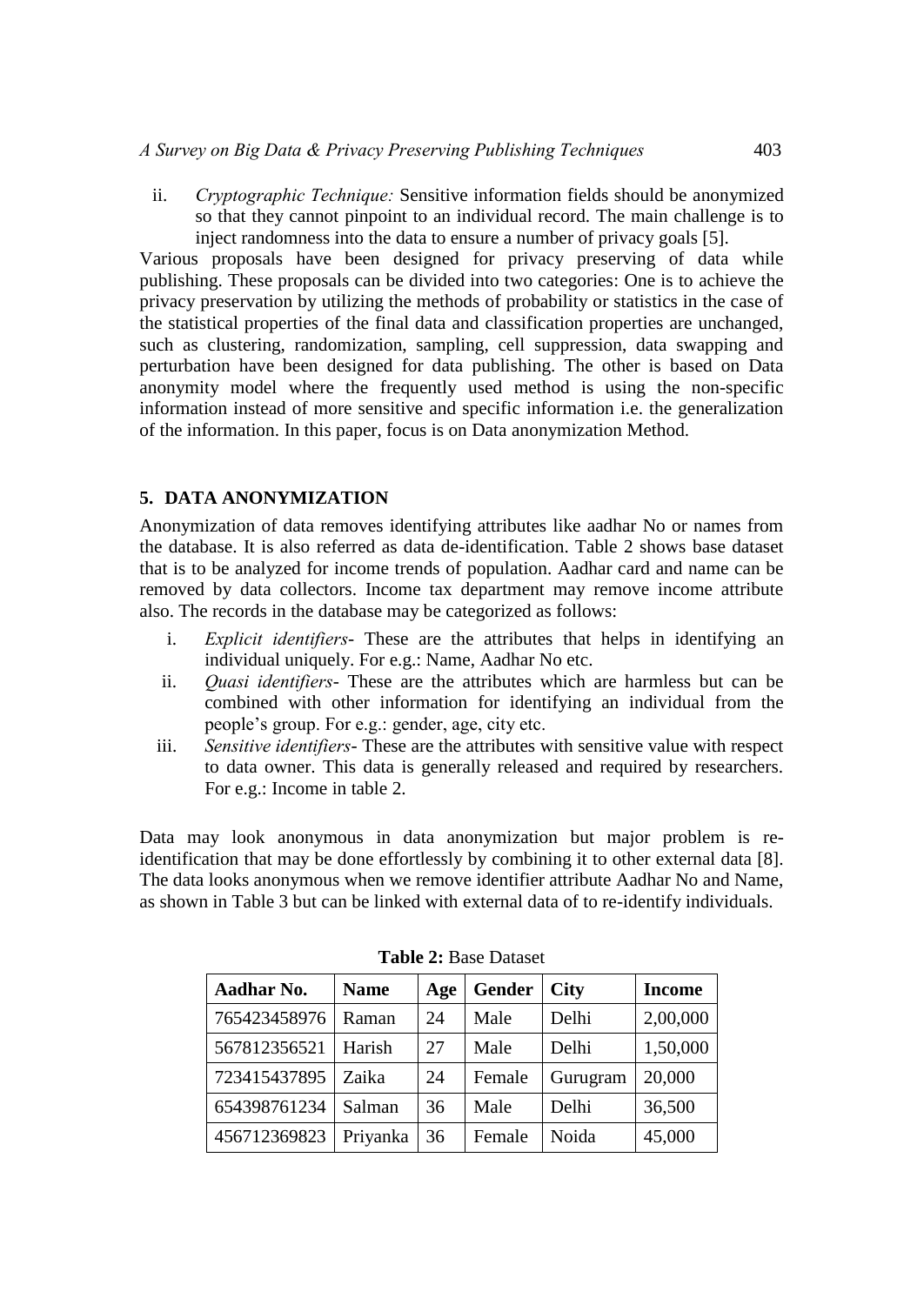| 543267891234                 |                                   |        | Meena | 44            | Female |             | Gurugram | 75,000   |  |  |  |
|------------------------------|-----------------------------------|--------|-------|---------------|--------|-------------|----------|----------|--|--|--|
| 876452341876                 |                                   | Rakesh |       | 47            | Male   |             | Delhi    | 1,00,000 |  |  |  |
|                              | <b>Table 3: Anonymous Dataset</b> |        |       |               |        |             |          |          |  |  |  |
| Aadhar<br><b>Name</b><br>No. |                                   |        | Age   | <b>Gender</b> |        | <b>City</b> |          | Income   |  |  |  |
|                              |                                   |        | 24    | Male          |        | Delhi       |          | 2,00,000 |  |  |  |
|                              |                                   |        | 27    | Male          |        | Delhi       |          | 1,50,000 |  |  |  |
|                              |                                   |        | 24    | Female        |        |             | Gurugram | 20,000   |  |  |  |
|                              |                                   |        | 36    | Male          |        | Delhi       |          | 36,500   |  |  |  |
|                              |                                   |        | 36    | Female        |        | Noida       |          | 45,000   |  |  |  |
|                              |                                   |        | 44    |               | Female |             | Gurugram | 75,000   |  |  |  |
|                              |                                   |        | 47    | Male          |        | Delhi       |          | 1,00,000 |  |  |  |

All the explicit identifiers will be removed and only the quasi identifiers and sensitive attributes are published during the data publishing phase. Modification of the dataset should be done before data publishing. This is done by execution of variety of anonymization operations on the dataset. The anonymization includes following approaches:

- i. *Generalization & Suppression* This is generally used to replace the specific values with more general ones that leads to many tuples will be having duplicate values for quasi identifiers. The term equivalence class can be defined as the set of tuples that have the same value for quasi identifiers. In suppression, we replace quasi identifiers by some constant values like 0,\* etc.
- ii. *Anatomization & Permutation* The objective of this is de-linking the relation between quasi-identifiers and the sensitive attributes.
- iii. *Perturbation* –It involves addition of some noise to the original data before giving that to the user

There are mainly three privacy-preserving methods based on data anonymization are discussed: K-Anonymity [8, 9], L-Diversity [9], and T-Closeness [10].

# **5.1 K-Anonymity**

A dataset is k-anonymized when for any tuple having certain attributes in the dataset, there are at least k-1 other records that match those attributes [8,9]. It can be attained by using suppression and generalization [11]. Table 4 shows k-anonymity when  $k=2$ and age attribute is suppressed using equivalence class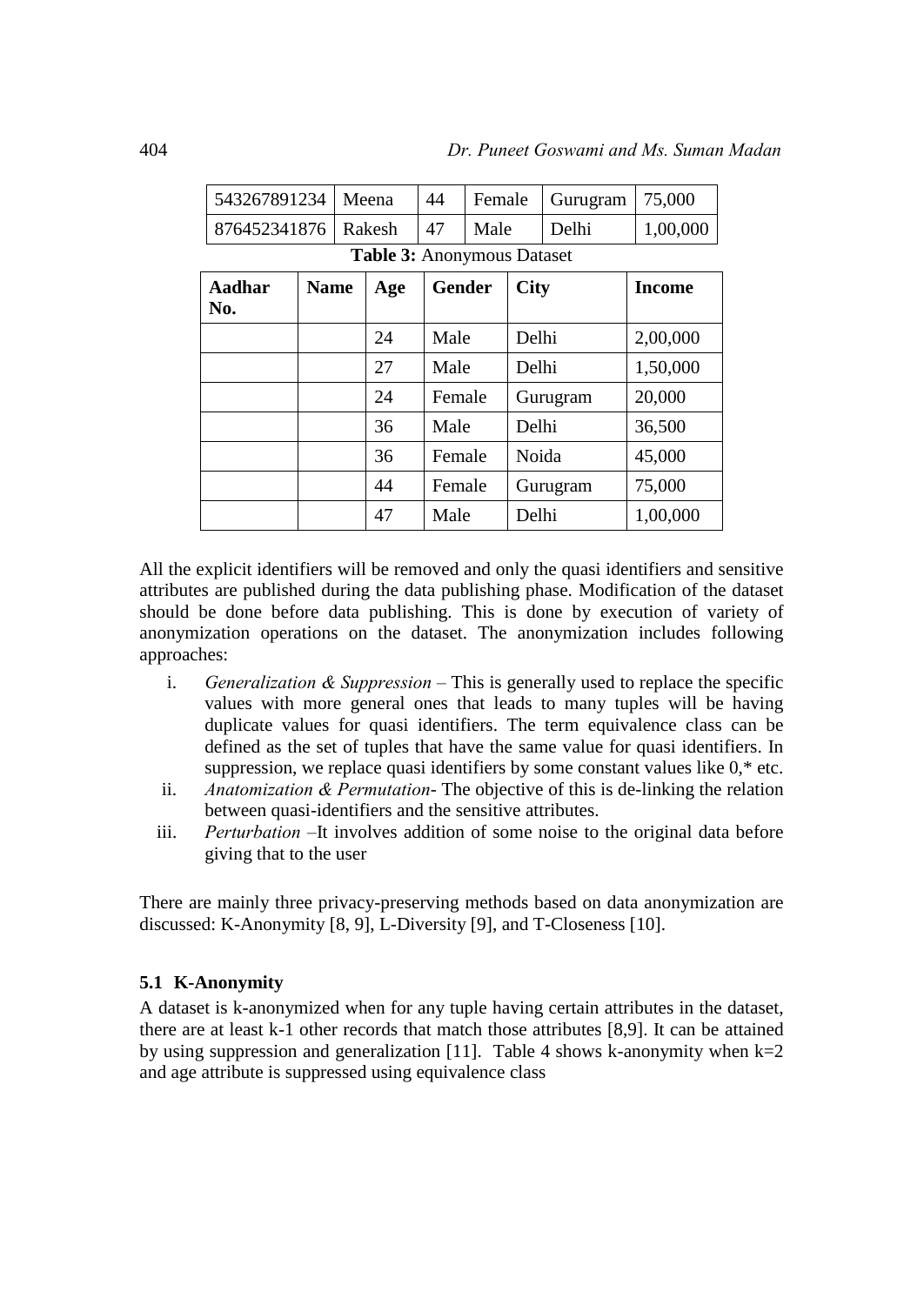| S.No.          | Age<br>class) | (Equivalence | Age  | (after<br>suppression) | <b>Gender</b> | <b>City</b> | <b>Income</b> |
|----------------|---------------|--------------|------|------------------------|---------------|-------------|---------------|
| 1              | 24            | $(20-30)$    | $2*$ |                        | Male          | Delhi       | 2,00,000      |
| $\overline{2}$ | 27            | $(20-30)$    | $2*$ |                        | Male          | Delhi       | 1,50,000      |
| 3              | 24            | $(20-30)$    | $2*$ |                        | Female        | Gurugram    | 20,000        |
| 4              | 36            | $(31-40)$    | $3*$ |                        | Male          | Delhi       | 36,500        |
| 5              | 36            | $(31-40)$    | $3*$ |                        | Female        | Noida       | 45,000        |
| 6              | 44            | $(41-50)$    | $4*$ |                        | Female        | Gurugram    | 75,000        |
| 7              | 47            | $(41-50)$    | $4*$ |                        | Male          | Delhi       | 1,00,000      |

**Table 4: 2-Anonymized Dataset** 

*k*-anonymity has drawbacks:

- a) *Homogeneity attack (or Attribute linkage)* It happens when the sensitive attribute lacks diversity. For example in S.No. 1 & 2 of table 3, age, gender and city are same.
- b) *Background attack (or Record linkage)* It occurs when the challenger has some background knowledge about the individual. *K*-anonymity approach does not help in preventing attribute disclosure which means that challenger will get additional insights about an individual even without combining it to any item in the published table.

# **5.2 L-Diversity**

L-diversity method prevents homogeneity and background attacks of k-anonymity method. An equivalence class has L-diversity when there are at least "L well represented" values for the sensitive attribute. To obtain "L well represented" values, each equivalence class has at least L distinct values for the sensitive field. This is called Distinct L- diversity. Table 5 shows 2 diverse version of Table 1 since each equivalence class has at least 3 different values of income.

| Aadhar<br>No. | <b>Name</b> | Age | Gender | <b>City</b> | <b>Income</b> |
|---------------|-------------|-----|--------|-------------|---------------|
|               |             | 24  | Person | <b>NCR</b>  | 2,00,000      |
|               |             | 27  | Person | <b>NCR</b>  | 1,50,000      |
|               |             | 24  | Person | <b>NCR</b>  | 20,000        |
|               |             | 36  | Person | <b>NCR</b>  | 36,500        |
|               |             | 36  | Person | <b>NCR</b>  | 45,000        |

**Table 5: 3- Diverse Dataset**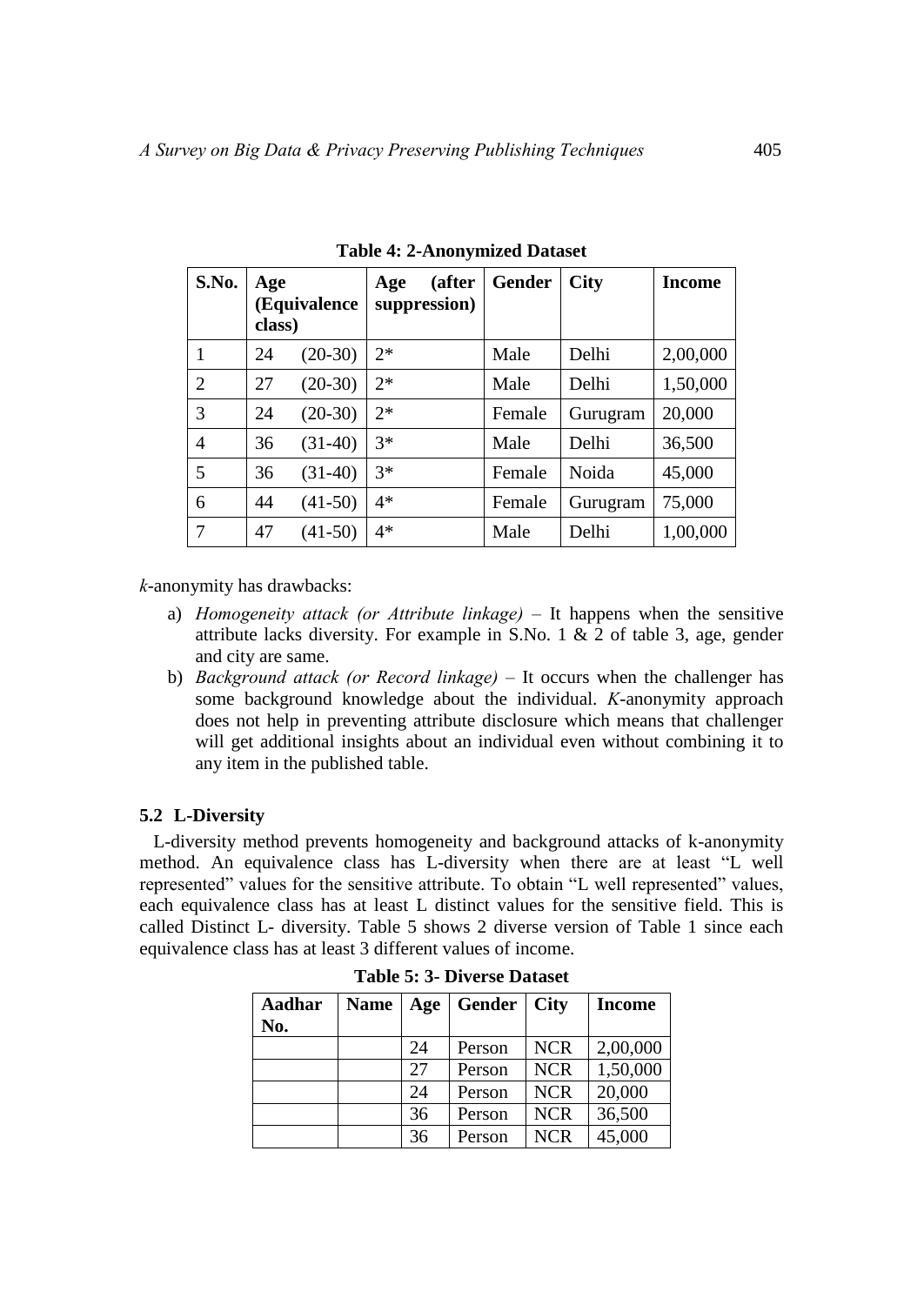|  | Person | <b>NCR</b> | 75,000   |
|--|--------|------------|----------|
|  | Person | <b>NCR</b> | 1,00,000 |

L-diversity has drawbacks:

- a) *Skewness attack* It occurs when each block of quasi identifiers or equivalence class has equal probability for positive and negative values of sensitive attributes.
- b) *Similarity attack* It happens when the values of sensitive attributes are actually similar in meaning but seems to be different.

#### **5.3 T-Closeness**

T-closeness method incorporates the *k*-anonymity and *l*-diversity approaches. If the *t*closeness principle holds for a dataset, then the dataset confirms *k*-anonymity and *l*diversity principles as well. An equivalence class is said to have t-closeness if the distance between the distribution of a sensitive attribute in this class and the distribution of the attribute in the whole table is no more than a threshold t. A table is said to have t-closeness if all equivalence classes have t-closeness. [10]. The main advantage of t-closeness is that it prevents attribute disclosure.

#### **6. CONCLUSION**

Big data privacy is a critical component in today's digital world where data is generated, accessed and shared widely with each other. It is now mandatory to promise privacy in big data analytics. Privacy measures should now give emphasis on the uses of data instead of data collection. Techniques like data anonymization can be applied to big data but the problem lies in the fact that as size and variety of data increases, the chances of re-identification also increase. Thus, anonymization has a limited potential in the field of big data privacy. This paper gives a good insight on big data, privacy issues and approaches.

#### **REFERENCES**

- [1] http://www.researchtrends.com/wpcontent/uploads/2012/09/Research\_Trends\_Issue30.pdf
- [2] https://www-950.ibm.com/events/wwe/grp/grp037.nsf/vLookupPDFs/Calgary\_Keynote\_% 20David\_%20Corrigan%20- %20v1/\$file/Calgary\_Keynote\_%20David\_%20Corrigan%20-%20v1.pdf
- [3] Tsai C-W, Lai C-F, Chao H-C, Vasilakos AV. Big data analytics: a survey. J Big Data Springer Open J. 2015.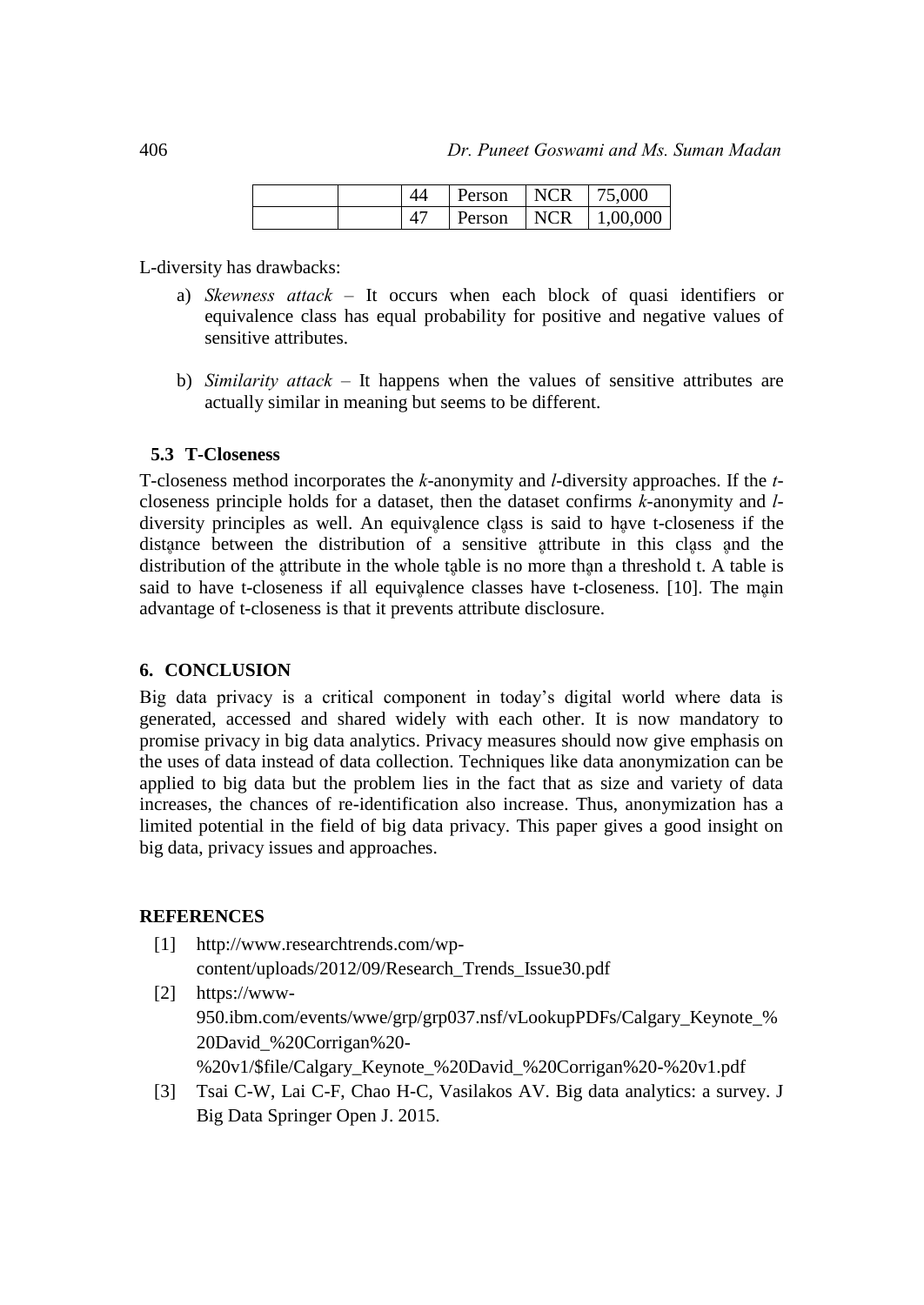- [4] Katal, A., Wazid, M. and Goudar, R.H. (2013) 'Big data: issues,challenges, tools and good practices', in *2013 Sixth International Conference on Contemporary Computing (IC3)*,IEEE, pp.404–409.
- [5] Data Mining With Big Data Xindong Wu, Fellow, IEEE, Xingquan Zhu, Senior Member, IEEE, Gong-Qing Wu, And Wei Ding, Senior Member, IEEE, IEEE Transactions On Knowledge And Data Engineering, Vol. 26, No. 1, January 2014.
- [6] Review on Data Mining with Big Data" Vitthal Yenkar, Prof.Mahip Bartere, IJCSMC, Vol. 3, Issue. 4, April 2014
- [7] Jing Q, et al. Security of the internet of things: perspectives and challenges. Wirel Netw. 2014;20(8):2481–501
- [8] L. Sweeney, "k-anonymity: A model for protecting privacy," International Journal on Uncertainty, Fuzziness and Knowledge-Based Systems, pp. 557– 570, 2002.
- [9] J. Sedayao, "Enhancing cloud security using data anonymization", White Paper, Intel Coporation
- [10] N. Li, T. Li, S. Venkatasubramanian, "t-Closeness: Privacy Beyond k-Anonymity and l-Diversity**,** " IEEE 23rd International Conference on Data Engineering, 2007, pp. 106 - 115.
- [11] P. Samarati and L. Sweeney, "Protecting privacy when disclosing information: k-anonymity and its enforcement through generalization and cell suppression," Technical report, SRI International, 1998.
- [12] https://go.oracle.com/LP=35781?elqCampaignId=47670&src1=ad:pas:go:dg:b d&src2=wwmk160603p00065c0007&SC=sckw=WWMK160603P00065C00 07&mkwid=s6IiPCV9C|pcrid|160705555388|pkw|big%20data%20privacy|pm t|e|pdv|c|sckw=srch:big%20data%20privacy
- [13] Big Data Working Group, Cloud Security Alliance (2013) Expanded Top Ten Big Data Security and Privacy challenges
- [14] 'Executive summary, data growth, business opportunities, and the IT imperatives' (2014) [online] http://www.emc.com/leadership/digitaluniverse/2014iview/executivesummary.htm (accessed 2015)
- [15] Ke Wang, Benjamin C. M. Fung, Anonymizing sequential releases, In Proceedings of the 12th ACM SIGKDD Conference, 414-423 (2006).
- [16] Raymond Chi-Wing Wong, Jiuyong Li, Ada Wai-Chee Fu, KeWang, (a, k) anonymity: An enhanced k-anonymity model for privacy preserving data publishing, In Proceedings of the 12th ACM SIGKDD, 754-759 (2006).